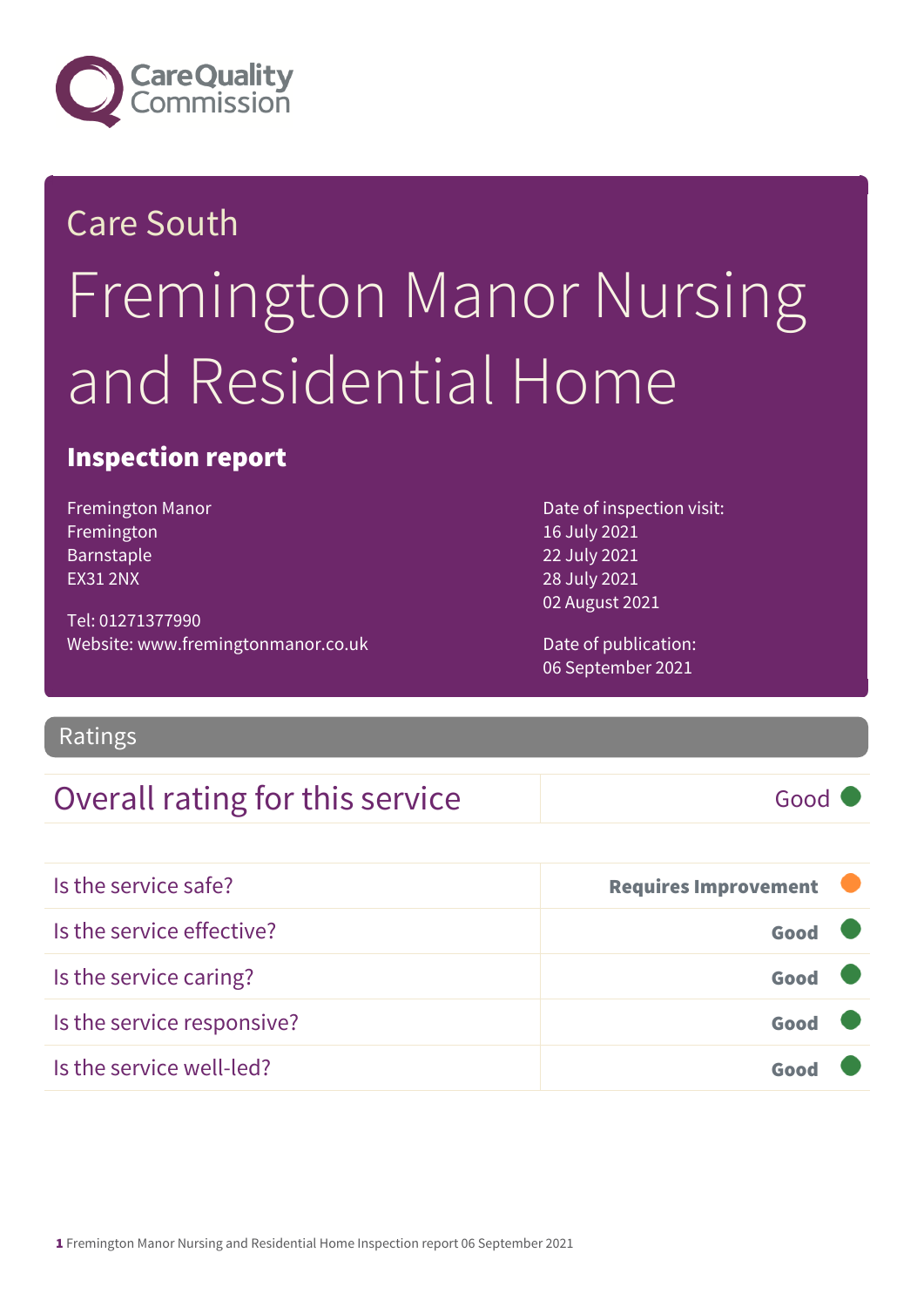### Summary of findings

### Overall summary

#### About the service

Fremington Manor is a residential care home providing personal and nursing care to 51 people aged 65 and over at the time of the inspection. The service can support up to 60 people.

Fremington Manor is a large country manor house which has been extended and adapted to meet the needs of people who are frail and elderly. There are passenger lifts to all floors with bedrooms on two floors and mainly communal spaces on the ground floor. There are level access garden areas.

#### People's experience of using this service and what we found

People told us their experience of care and support had deteriorated over recent weeks due to lower level of staffing. Comments included "We are waiting much too long for call bells to be answered. The staff are doing their best, but they have been very short staffed" and "Staff are always very hurried; they are working hard but there is not enough of them and standards have slipped a little." We heard that up until recently people's needs were being met in a timely way.

The service does not currently have a registered manager, but the deputy manager was acting as interim manager. She and the operations manager were fully aware of staff shortages and were working to address these in a number of ways. They had recently lost 14 staff who left for various reasons and they were actively recruiting to fill these posts. They had new staff waiting to start but this was being held up due to waiting for the right checks to be in place to ensure they were suitable to work with potentially vulnerable people.

Staffing had also been short due to staff having to self-isolate as they had been in contact with someone who had tested COVID-19 positive or had recently tested COVID-19 positive themselves. The acting manager was seeking back up support from agencies but there was a shortage of agency workers to fill these gaps across the county. This was a regional and national issue at the time of writing the report.

The operations manager and interim manager held an extraordinary meeting following our first day of feedback where we identified people were being impacted from the low staffing levels. They agreed that meeting people's basic needs had to take priority and so all staff, including ancillary staff such as kitchen, housekeeping and maintenance staff were being asked to help with tasks to support the care team. This included assisting with getting meals to people and where needed assisting with them eating their meal. The service had already ensured that all staff, irrespective of their role, had received moving and handling training and training on assisting people to eat and drink safely. The activities team were also asked to assist with aspects of care until the care team were up to sufficient numbers.

Following the inspection, we were informed that the provider had sourced four agency staff from outside of the area and had used a recruitment agency to find an interim experienced manager so the deputy manager could support the care team on the floor. We felt that in the circumstances the service were doing all they could to address the staff shortages.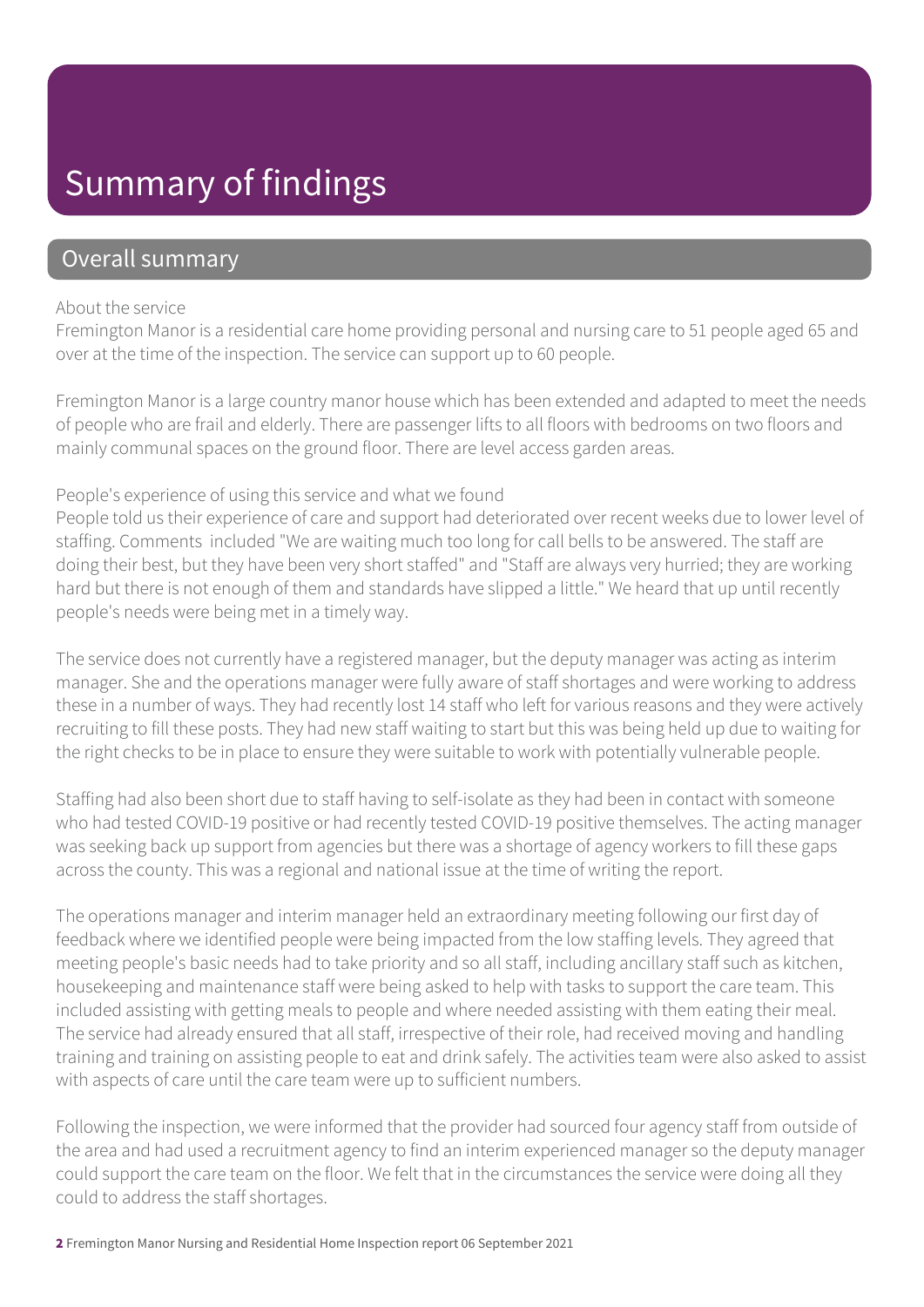We identified that due to the low staffing levels, records were not always being completed. On the first day we identified a person who was telling us they were hungry and thirsty. They were unable to assist themselves and there was no record of when they had last been supported to eat and drink. The service was in the process of moving from paper records to electronic records so some of the records may have been missed due to this change over. The provider made the decision to continue with the move to electronic records and by the second and third day of the inspection we could see a huge improvement in records such as food and fluid monitoring. Seventeen people had been identified as being at risk of poor food and fluid intake and they had records to show when food and fluid was offered and how much they had eaten and drunk each day. This meant the potential risk identified had been mitigated.

Therefore, people were supported to have a balanced diet. Where people were at risk of poor hydration or nutrition, they were being supported and monitored.

People received their medicines safely, and in the way prescribed for them.

Staff had training, support and supervision to ensure they had the right skills and qualities to meet people's needs safely and effectively. Recruitment processes were robust. Staff understood safeguarding processes.

Systems and quality processes ensured all aspects of care delivery, the building and equipment were being reviewed and monitored on a regular basis. This included ensuring the views of people, their families and other stakeholders were considered.

For more details, please see the full report which is on the CQC website at www.cqc.org.uk

#### Rating at last inspection

This service was registered with us on 21/06/2021 and this is the first inspection. Although there had been no change to the provider, they had changed their legal entity, so this inspection covers all five key questions, and this is classed as their first rating.

#### Why we inspected

We plan to inspect all newly registered services within a 12-month period. We brought this inspection forward due to receiving information of concern that people's needs were not being met due to low levels of staffing. We did find evidence to show staffing levels had fallen below the providers' assessed levels, but this was due to sickness, staff self-isolating due to COVID-19 and staff leaving. The provider and interim manager had done everything they could to mitigate this risk.

We found no evidence during this inspection that people were at risk of harm from this concern, but we identified potential risks to harm which the provider had already identified themselves and had an action plan to address this.

Please see the safe and well-led sections of this full report.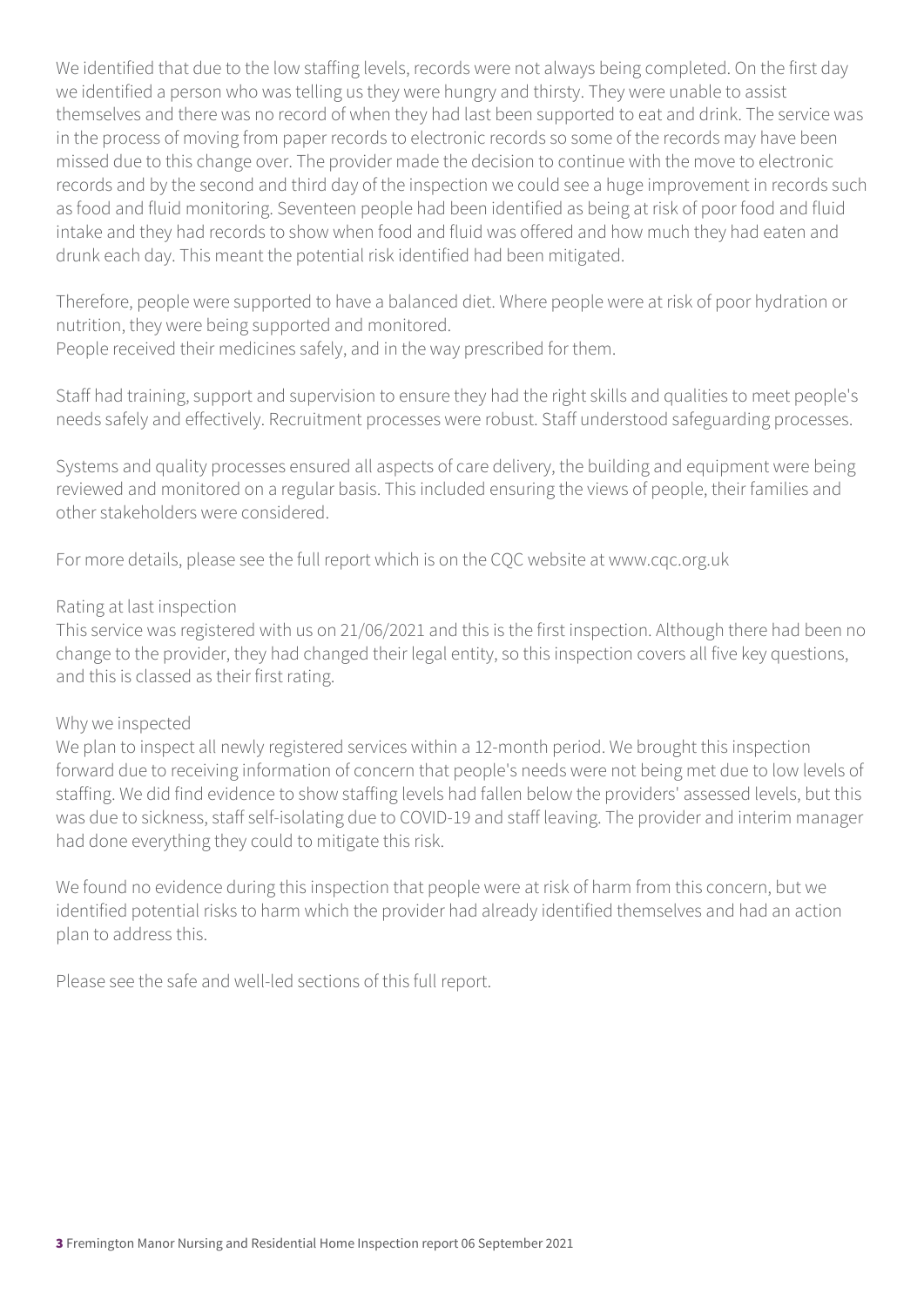### The five questions we ask about services and what we found

We always ask the following five questions of services.

| Is the service safe?                          | <b>Requires Improvement</b> |
|-----------------------------------------------|-----------------------------|
| The service was not always safe.              |                             |
| Details are in our safe findings below.       |                             |
| Is the service effective?                     | Good                        |
| The service was effective.                    |                             |
| Details are in our effective findings below.  |                             |
| Is the service caring?                        | Good                        |
| The service was caring.                       |                             |
| Details are in our caring findings below.     |                             |
| Is the service responsive?                    | Good                        |
| The service was responsive.                   |                             |
| Details are in our responsive findings below. |                             |
| Is the service well-led?                      | Good                        |
| The service was well-led.                     |                             |
| Details are in our well-Led findings below.   |                             |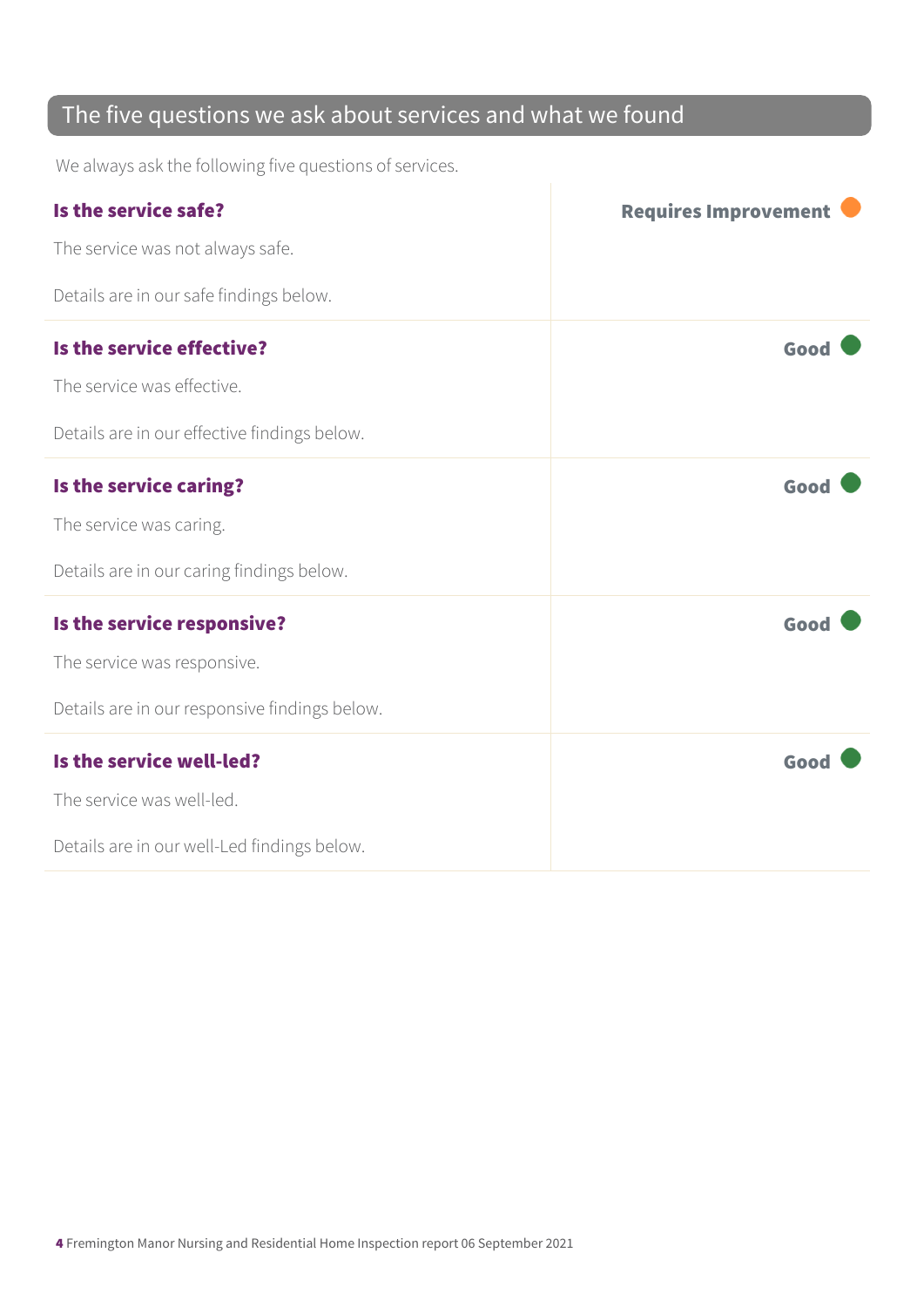

# Fremington Manor Nursing and Residential Home

### Detailed findings

## Background to this inspection

#### The inspection

We carried out this inspection under Section 60 of the Health and Social Care Act 2008 (the Act) as part of our regulatory functions. We checked whether the provider was meeting the legal requirements and regulations associated with the Act. We looked at the overall quality of the service and provided a rating for the service under the Care Act 2014.

As part of this inspection we looked at the infection control and prevention measures in place. This was conducted so we can understand the preparedness of the service in preventing or managing an infection outbreak, and to identify good practice we can share with other services.

#### Inspection team

The inspection team consisted of three inspectors and a member of the medicines team.

#### Service and service type

Fremington Manor is a 'care home'. People in care homes receive accommodation and nursing or personal care as a single package under one contractual agreement. CQC regulates both the premises and the care provided, and both were looked at during this inspection.

#### Notice of inspection

The first day of the inspection was unannounced. Prior to the second and third days we gave short notice and the fourth day of the inspection was spent completing telephone calls to relatives and professionals and providing written feedback to the service.

#### What we did before the inspection

The provider was not asked to complete a provider information return prior to this inspection. This is information we require providers to send us to give some key information about the service, what the service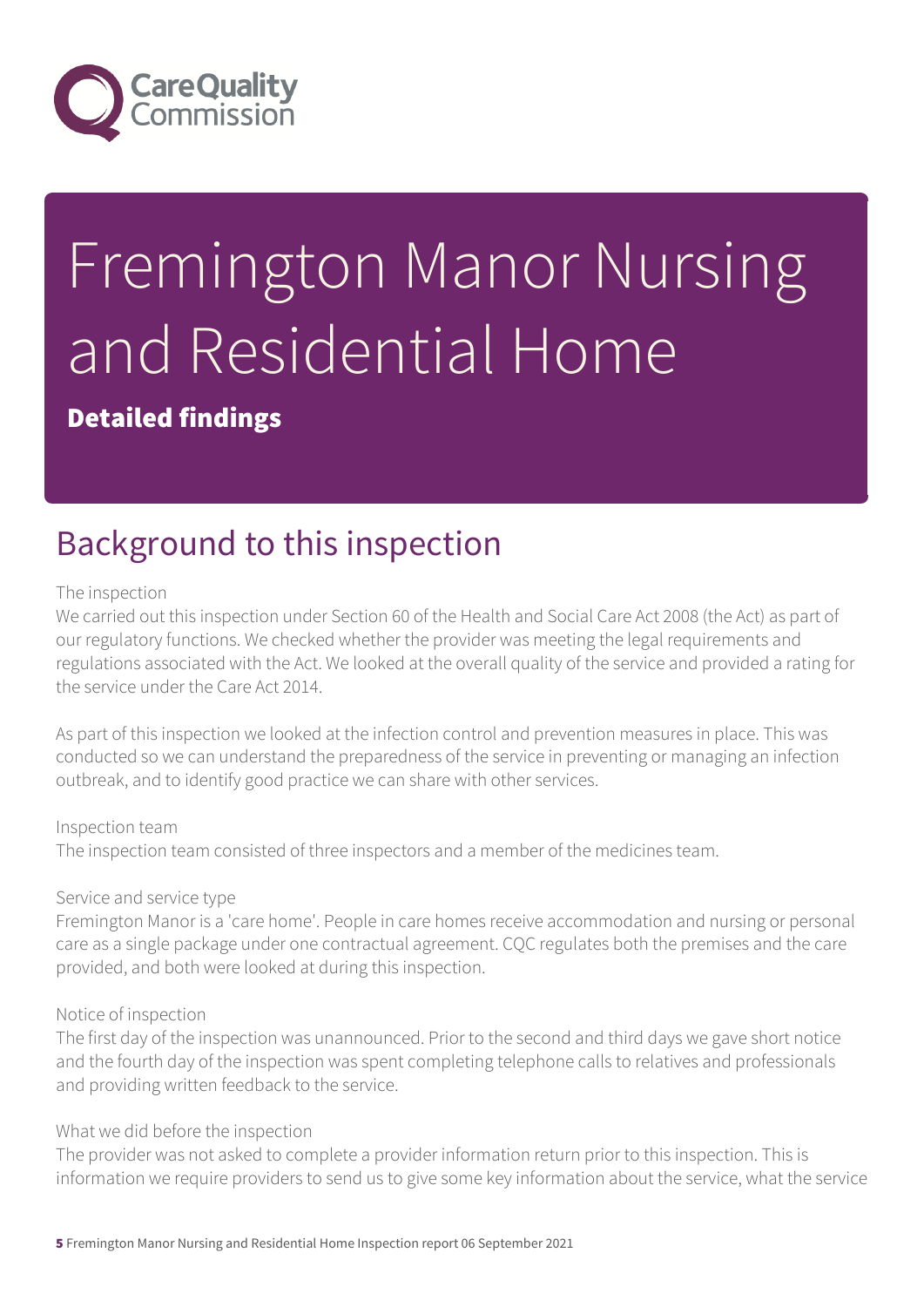does well and improvements they plan to make. We took this into account when we inspected the service and made the judgements in this report.

We reviewed information we had received about the service since the last inspection. We sought feedback from the local authority and professionals who work with the service. We used all of this information to plan our inspection.

#### During the inspection

We used the Short Observational Framework for Inspection (SOFI). SOFI is a way of observing care to help us understand the experience of people who could not talk with us. We spoke with 15 people living at the service about their experiences of being cared for. We also spoke with ten staff, including the interim manager (deputy manager), operations manager, senior care workers, care staff, housekeeping staff, maintenance staff and the cook. We reviewed four paper care plans and four electronic care plans and associated records including risk assessments and daily records. We reviewed three recruitment files, training records, supervision records and several audits, meeting minutes and other records relating to the running of the service.

#### After the inspection

We continued to seek clarification from the provider to validate evidence found. We looked at complaints, care plans and quality assurance records. We spoke with three professionals who regularly visit the service.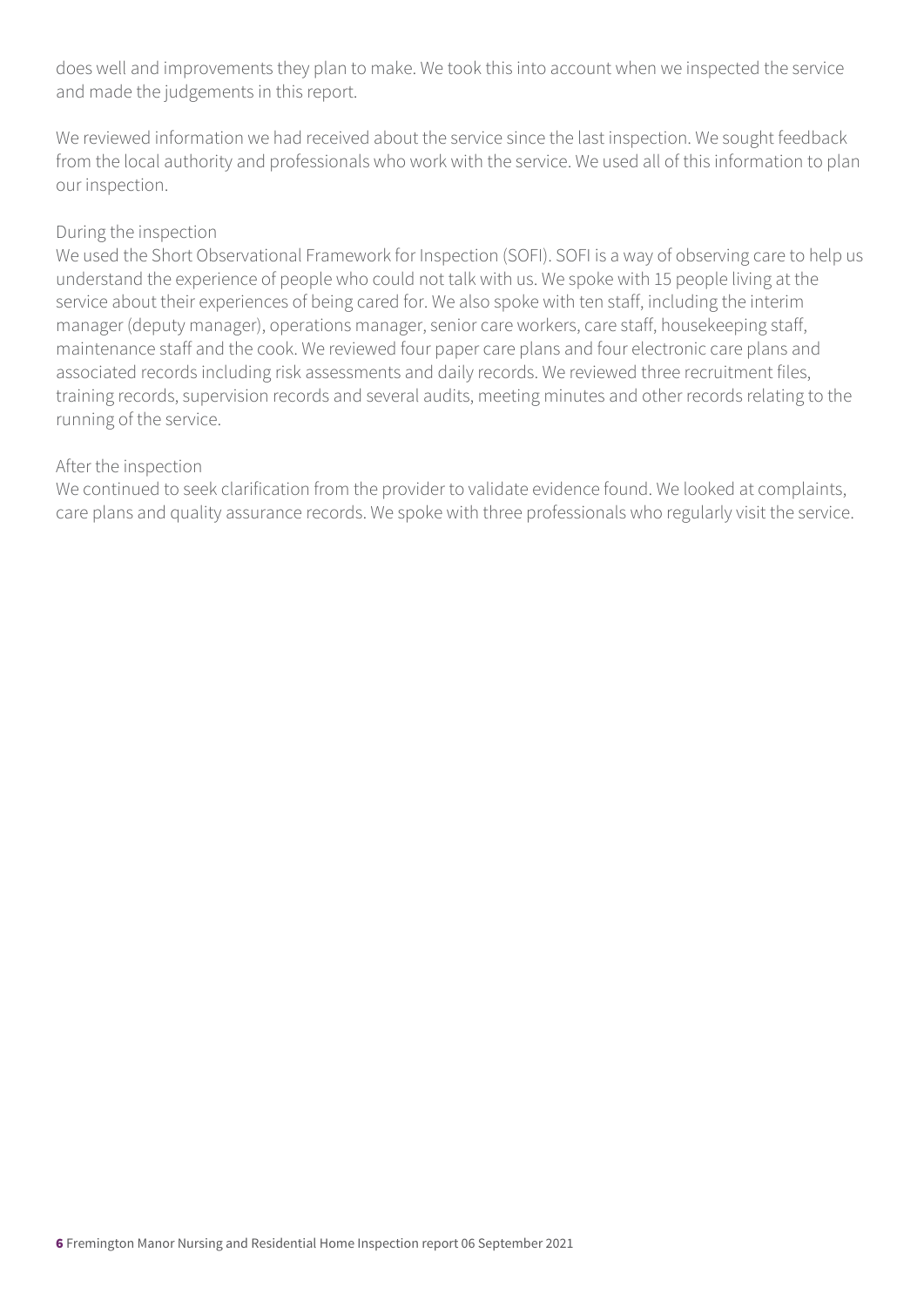### Is the service safe?

# Our findings

Safe – this means we looked for evidence that people were protected from abuse and avoidable harm.

This is the first inspection for this newly registered service. This key question has been rated requires improvement. This meant some aspects of the service were not always safe and there was limited assurance about safety. There was an increased risk that people could be harmed.

Staffing and recruitment

- ●We had received several whistle blowing concerns about the low staffing levels impacting on the needs of people living at the service. On the first day of the inspection we found the levels of staffing were below what the provider had assessed as being needed to meet people's needs and this had impacted on the quality of care and support being provided.
- We saw examples where people had been waiting long periods of time for their call bell to be answered and this had resulted in them not being assisted to get to the toilet in a timely way.
- People told us they believed there was not enough staff available at all times. Comments included, "We are waiting much too long for call bells to be answered. The staff are doing their best, but they have been very short staffed" and "Staff are always very hurried; they are working hard but there is not enough of them and standards have slipped a little."
- We identified that due to lower staffing levels, records were not always being completed. On the first day we identified a person who was telling us they were hungry and thirsty. They were unable to assist themselves and there was no record of when they had last been supported to eat and drink. Although we identified potential risks to people, we were assured that the provider was being proactive in trying to mitigate risks as best as possible.
- The interim manager and the operations manager were fully aware of staff shortages and were working to address these in a number of ways. They had recently lost 14 staff who left for various reasons and they were actively recruiting to fill these posts. They had new staff waiting to start but this was being held up due to waiting for the right checks to be in place to ensure they were suitable to work with potentially vulnerable people.
- Shortages had also occurred as a result of staff being advised to isolate due to contact with someone COVID-19 positive or having tested COVID-19 positive themselves. This has been a theme locally and nationally at this time. The management team had been working with agencies to try to fill gaps in the care staff rota, but local agencies were also struggling to find staff.
- By the third inspection day, the interim manager had managed to find an agency outside of the area who were able to supply four agency workers for a number of weeks.
- To further mitigate risks of people's needs not being met, the management team had worked with all staff at Fremington and redeployed ancillary staff to support the care and nursing team. All staff, irrespective of their roles had had training in safe moving and handling and how to assist people safely with eating and drinking. This meant all staff could take on roles such as helping with breakfast and lunch trays, assisting people to eat and drink.
- In addition to the above the management team had already agreed they could not take any new admissions until staffing levels were improved with recruited staff who would form part of their team.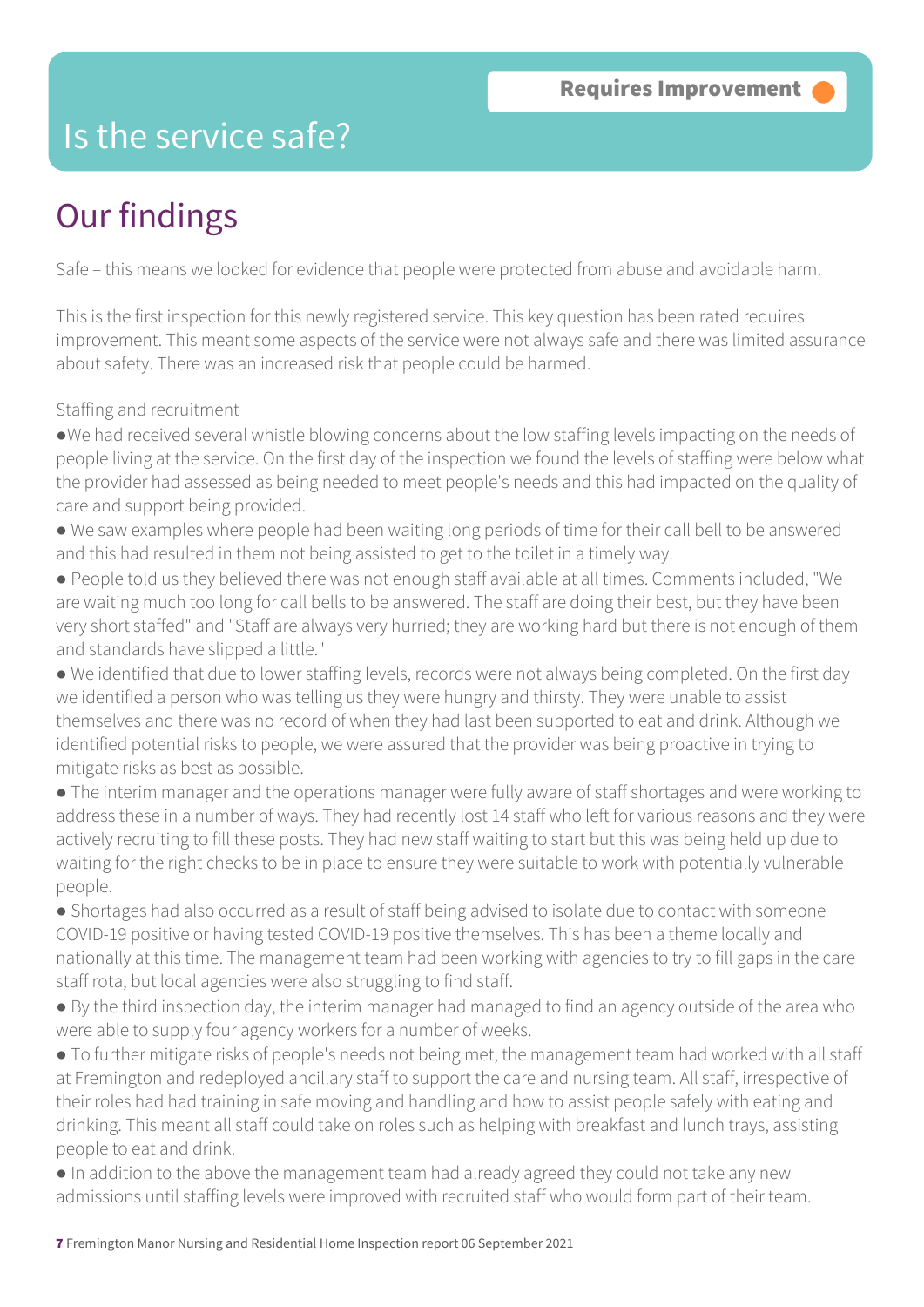● We have been mindful of the extreme pressures all care services were under due to the COVID-19 pandemic and have therefore taken a proportionate view that although staffing was reduced, much of this was outside of the providers' control. The management team had sought to find ways to ensure people's needs were being met. This had included increased checks and hourly ward rounds for named people by the interim and deputy manager.

● The service was in the process of changing over from paper records to electronic. The provider made the decision to continue with this process because the staff had shown to be successful in adapting to this. By the second day of inspection there were 17 people who were being closely monitored with their food and fluid intake. The electronic records gave clear details of what people who were at risk of poor hydration had been offered to eat and drink and what they had eaten and drunk.

● Recruitment processes were robust to ensure that new staff were only employed once all their checks and refences had been returned to show they were suitable to work with people who may be vulnerable.

#### Assessing risk, safety monitoring and management

- Some risks and safety monitoring for individuals had not been completed on the first day of our inspection. This was due to staffing being low and staff not having the time to fully complete records. It was also compounded by some confusion about whether to record on paper or electronic records.
- By the second and third visits, this had significantly improved. This was because staff had become more familiar with the use of electronic recording of people's daily needs, risks and how these were being monitored.
- The operations manager explained that they could access the electronic plans and daily records remotely and quickly see if agreed daily tasks and care plan objectives had not been done or recorded.
- There was a full suite of safety audits in relation to the safety of the building, equipment and fire safety. We were assured these were being kept up to date and that the provider had oversight at least monthly.

#### Using medicines safely

- People were given their medicines in a safe way. There were arrangements to make sure they received any medicines needing to be given at specific times.
- When medicines were prescribed to be given 'when required' we saw that person-centred information was available to guide staff on when it would be appropriate to give doses of these medicines and why.
- People were supported to look after their own medicines if they wished to, and after it was assessed as safe for them.
- Staff received training in safe medicines handling and competencies were checked to make sure they gave medicines safely.
- There were suitable arrangements for ordering, storing, administration and disposal of medicines including those needing cold-storage and extra security.
- Any medicines incidents or errors were followed up and reported, and appropriate measures put in place to try to prevent them recurring. Medicines audits were completed to make sure any issues were picked up in a timely way.

Systems and processes to safeguard people from the risk of abuse: Learning lessons when things go wrong

- Staff had updated annual training on safeguarding and there were clear processes and policies in place for staff to follow.
- The interim manager understood their role in reporting any concerns or incidents of abuse and had in the past worked closely with the local safeguarding teams.
- The provider had a clear process for auditing any accident and incidents so patterns and trends could be looked at. They also shared any lessons learnt across all their services, via managers meetings and weekly updates from head office.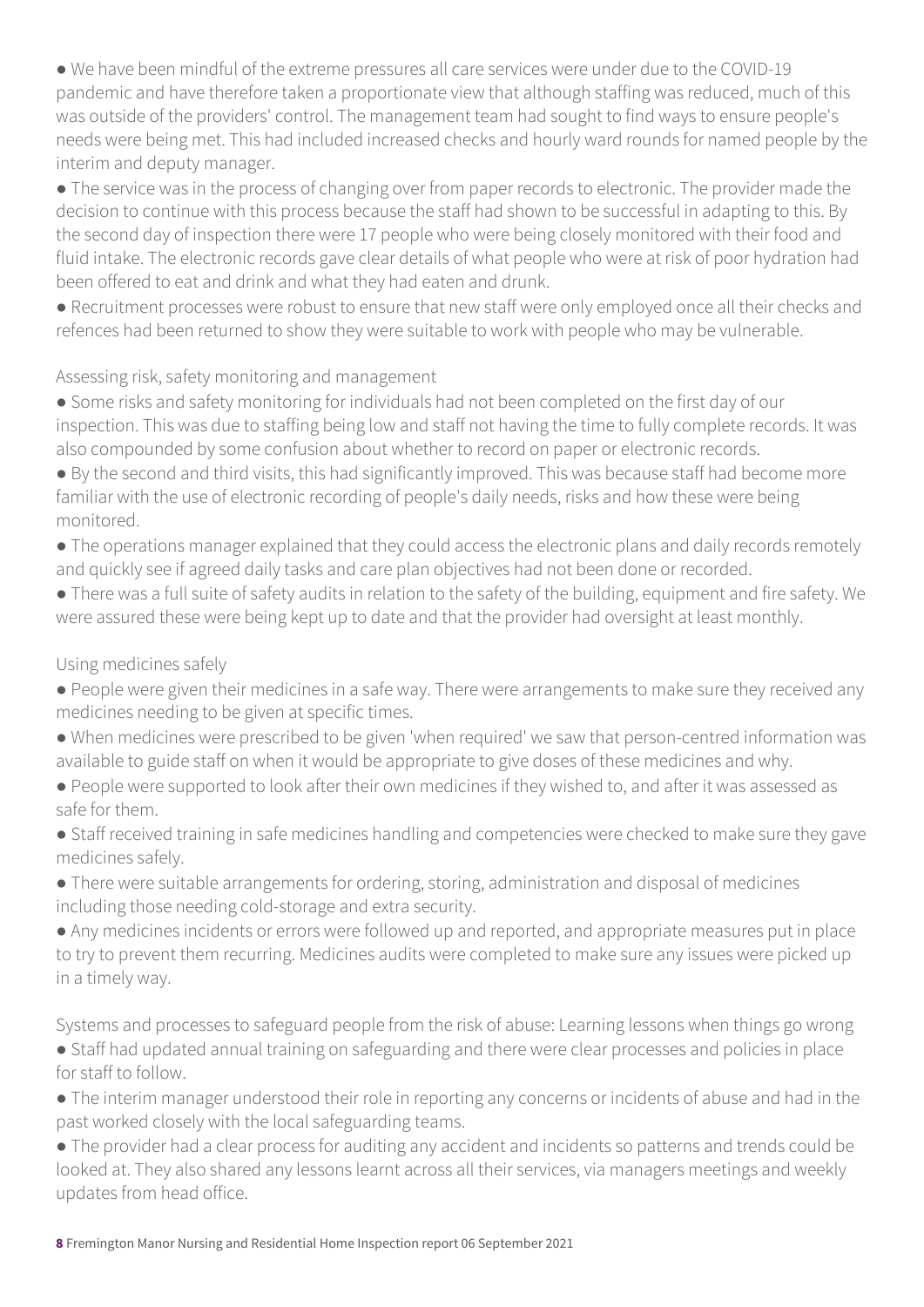Preventing and controlling infection

- We were assured that the provider was preventing visitors from catching and spreading infections.
- We were assured that the provider was meeting shielding and social distancing rules.
- We were assured that the provider was admitting people safely to the service.
- We were assured that the provider was using PPE effectively and safely.
- We were assured that the provider was accessing testing for people using the service and staff.
- We were assured that the provider was promoting safety through the layout and hygiene practices of the premises.
- We were assured that the provider was making sure infection outbreaks can be effectively prevented or managed.
- We were assured that the provider's infection prevention and control policy was up to date.

● We were assured the provider was facilitating visits for people living in the home in accordance with the current guidance.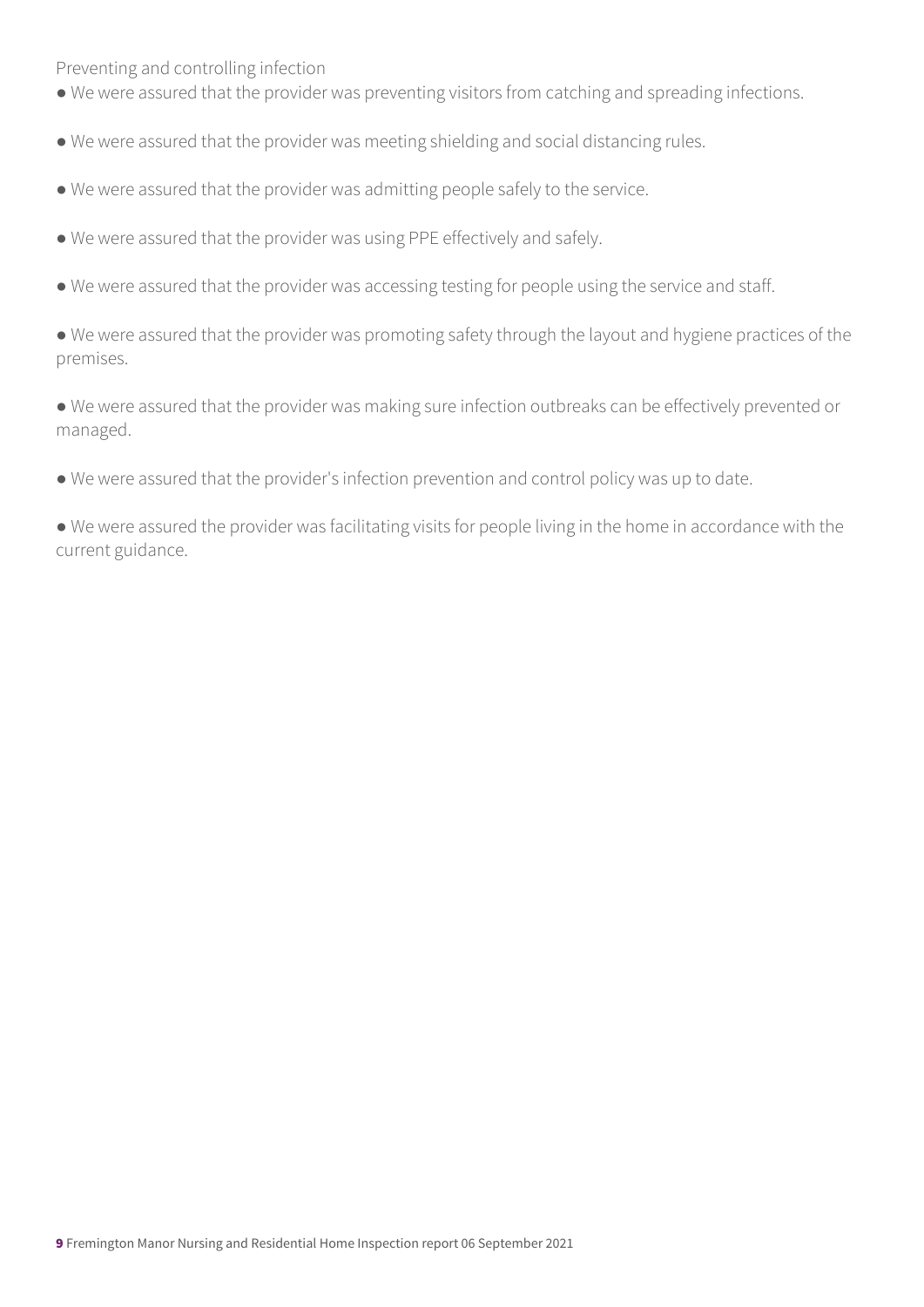### Is the service effective?

# Our findings

Effective – this means we looked for evidence that people's care, treatment and support achieved good outcomes and promoted a good quality of life, based on best available evidence.

This is the first inspection for this newly registered service. This key question has been rated good. This meant people's outcomes were consistently good, and people's feedback confirmed this.

Supporting people to eat and drink enough to maintain a balanced diet

• On the first day of our inspection, we were not assured people were being fully supported to eat and drink at regular intervals.

● By the second day of our inspection and following feedback from us, the management team had introduced measures to ensure peoples' food and fluid was being made available throughout the day and there were clear records in place to show this. For example, they introduced additional scrutiny on each of the two sections of the home. The interim and deputy manager had increased their walk arounds and checks to hourly and this including checking each person and their room to ensure they had drinks in a place they could reach or support to enjoy their food and drink if needed. They had also extended the care team with additional support at key times like meals times so ancillary staff were available to help with this. These measures assured us people were not at any risk from poor food or fluid intake.

● In response to one person telling us there was no regular food available after teatime, the management team introduced an additional supper trolley to include some savoury snacks as well as what was currently offered, which was hot drinks and biscuits.

● We had received anonymous concerns that the kitchen was locked after teatime, so staff were unable to make snacks or access food. The operations manager explained that the kitchens were key coded for safety, but senior staff had access to these codes. They also said they had plans to include small kitchens in each wing so that staff and visitors could make drinks and snacks without having to access the main kitchen.

● Electronic records we sampled showed there had been significant improvements in the way staff had recorded what people had eaten and drunk.

● The chef and kitchen staff were fully aware of people's nutritional needs and wishes. They operated a flexible menu with two hot choices each meal and a selection of other options. One person told us the menu was limited and not suitable for them. We fed this back to the interim manager who said they would ask the chef to speak with this person about their preferences.

● Peoples dietary needs were considered when planning menus and the chef told us they always visited a new person to check on their likes and dislikes. Any allergies were clearly highlighted on a whiteboard in the kitchen as well as any food consistencies needed if people had been assessed as a risk of choking.

● People said the meals were good and they could choose to eat them in the dining rooms or in their own room. One person said, "I think they do very well considering they are trying to please all of us. There is plenty of choice and the portions are big."

Staff support: induction, training, skills and experience

● Some staff said they felt less supported than normal, due to the staff shortages. Staff morale was reported as being quite low due to having to cover shifts and running shifts on lower staffing numbers.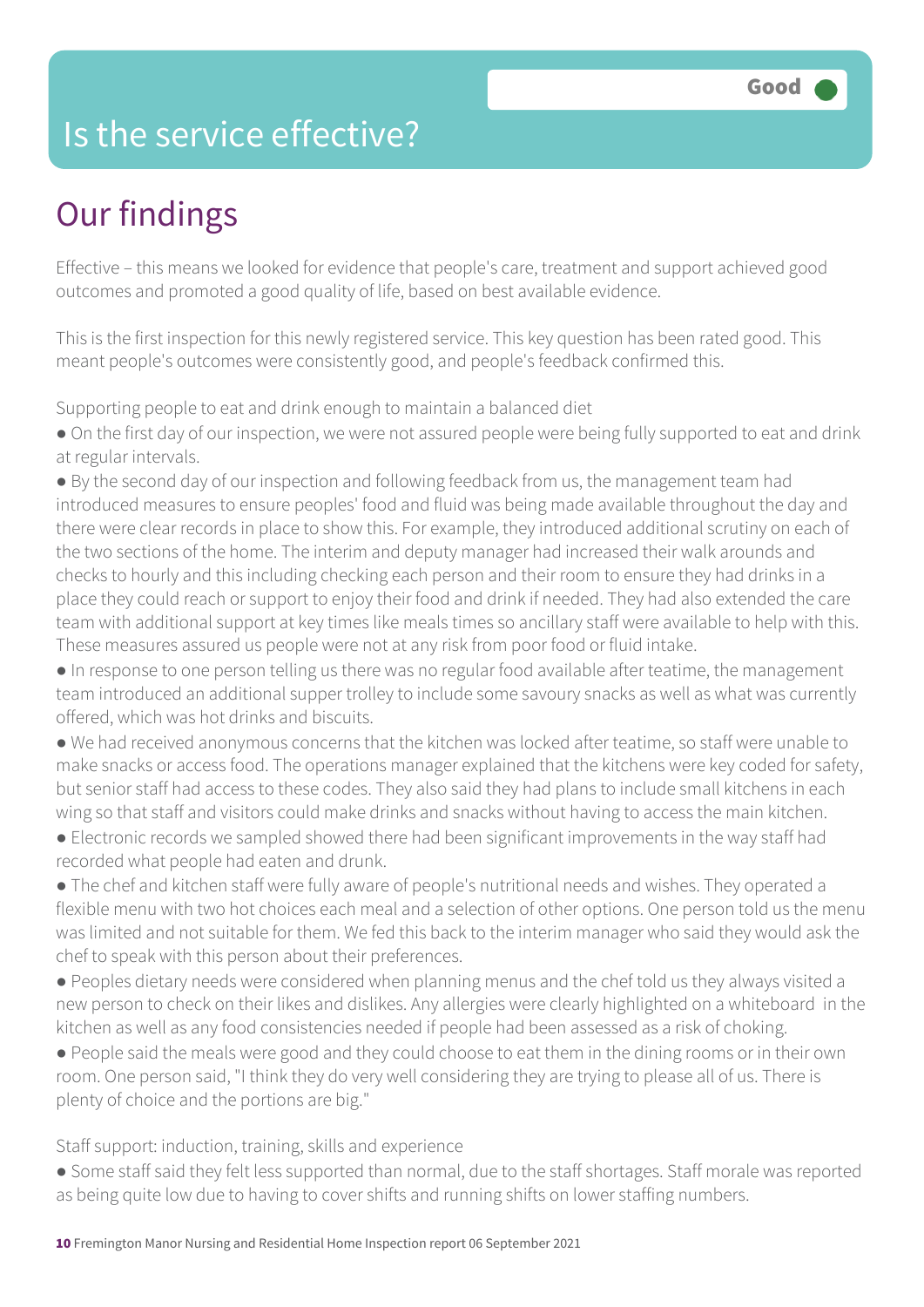• The management team were aware that staff morale was low and had action plans in place to ensure they felt better supported. This included a monthly budget of £100 for the team to spend on treats such as pizza for the team. They had also purchased additional supervision training for senior staff so that supervision sessions would be supportive and more regular. This training was about to be rolled out. They also held meetings with the staff team following our feedback. Staff had received a bonus for working hard during the COVID-19 pandemic.

● The training matrix showed some gaps in staff skill mix, but the operation manager explained this had not been updated and that in fact the data showed the service was at almost 100% compliant on their training updates. The provider was mindful of introducing the electronic system into the service at a time of pressure. To assist with this, they had a small team that came to each service for several weeks at a time to support this process both in training and in inputting data to get the care plans onto the electronic systems. Staff said this had been very helpful and most were very positive about the use of devices to record actions and monitoring of people's needs.

Assessing people's needs and choices; delivering care in line with standards, guidance and the law; Staff working with other agencies to provide consistent, effective, timely care; Supporting people to live healthier lives, access healthcare services and support

- People's needs and wishes are assessed where possible pre-admission face to face and with significant other key stakeholders. On occasion, emergency admissions meant this process may have to occur over the phone and once the person arrived at the service.
- Ongoing assessment and monitoring of people's needs was done using nationally recognised tools for example for those at risk of poor nutrition, risk of pressure damage and dependency tools.
- The staff team made use of the local nurse educators to follow best practice and use the right tools for ongoing monitoring.
- Records showed people were having their healthcare needs monitored. Due to the COVID-19 pandemic health care professional visits had been limited, but they were still consulted. For example, the GP provided where possible virtual appointments using video links.
- The introduction of the electronic reports made the tracking and monitoring of people's individual healthcare needs much easier to follow. This was still work in progress, but the plans we reviewed showed that understanding people's needs and healthcare conditions were easier to access with the electronic system.
- Some people felt that due to the COVID-19 pandemic, access to other resources such as healthcare appointments had been limited but understood the reasons for this.

#### Adapting service, design, decoration to meet people's needs

- The building has been extended and adapted to meet the needs of frail and elderly people. There was lots of equipment in corridors and the operations manager talked about the lack of storage and what they intended to do to ease this. They highlighted a room being developed specifically for activities and for two kitchen areas being developed for people and their families to have better access to facilities to make drinks and snacks.
- There were sufficient adapted bathrooms, grab rails and other adaptions to ensure people's physical needs could be met.
- Some areas of the home had worn and stained carpet. This was already highlighted by the provider in their service improvement plan for refurbishment.

Ensuring consent to care and treatment in line with law and guidance

The Mental Capacity Act 2005 (MCA) provides a legal framework for making decisions on behalf of people who may lack the mental capacity to do so for themselves. The Act requires that, as far as possible, people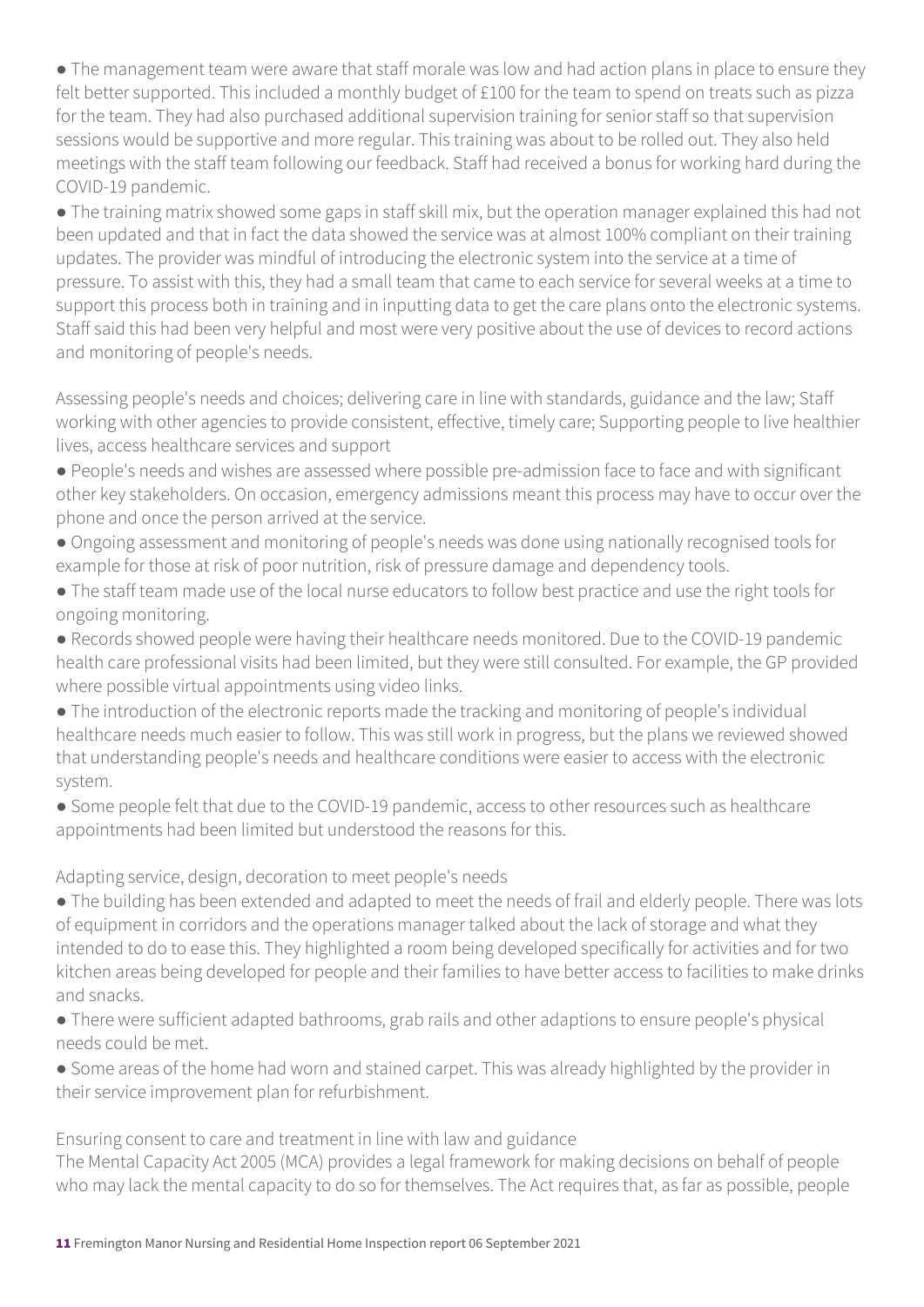make their own decisions and are helped to do so when needed. When they lack mental capacity to take particular decisions, any made on their behalf must be in their best interests and as least restrictive as possible.

People can only be deprived of their liberty to receive care and treatment when this is in their best interests and legally authorised under the MCA.

In care homes, and some hospitals, this is usually through MCA application procedures called the Deprivation of Liberty Safeguards (DoLS).

We checked whether the service was working within the principles of the MCA, and whether any conditions on authorisations to deprive a person of their liberty had the appropriate legal authority and were being met.

● Applications to DoLS had been made but none of the people currently living at the service had an approved DoLS in place .

● Best interest decisions and people's mental capacity were being considered by the service.

● Staff had annual training on understanding the act and how to work in the least restrictive way with people.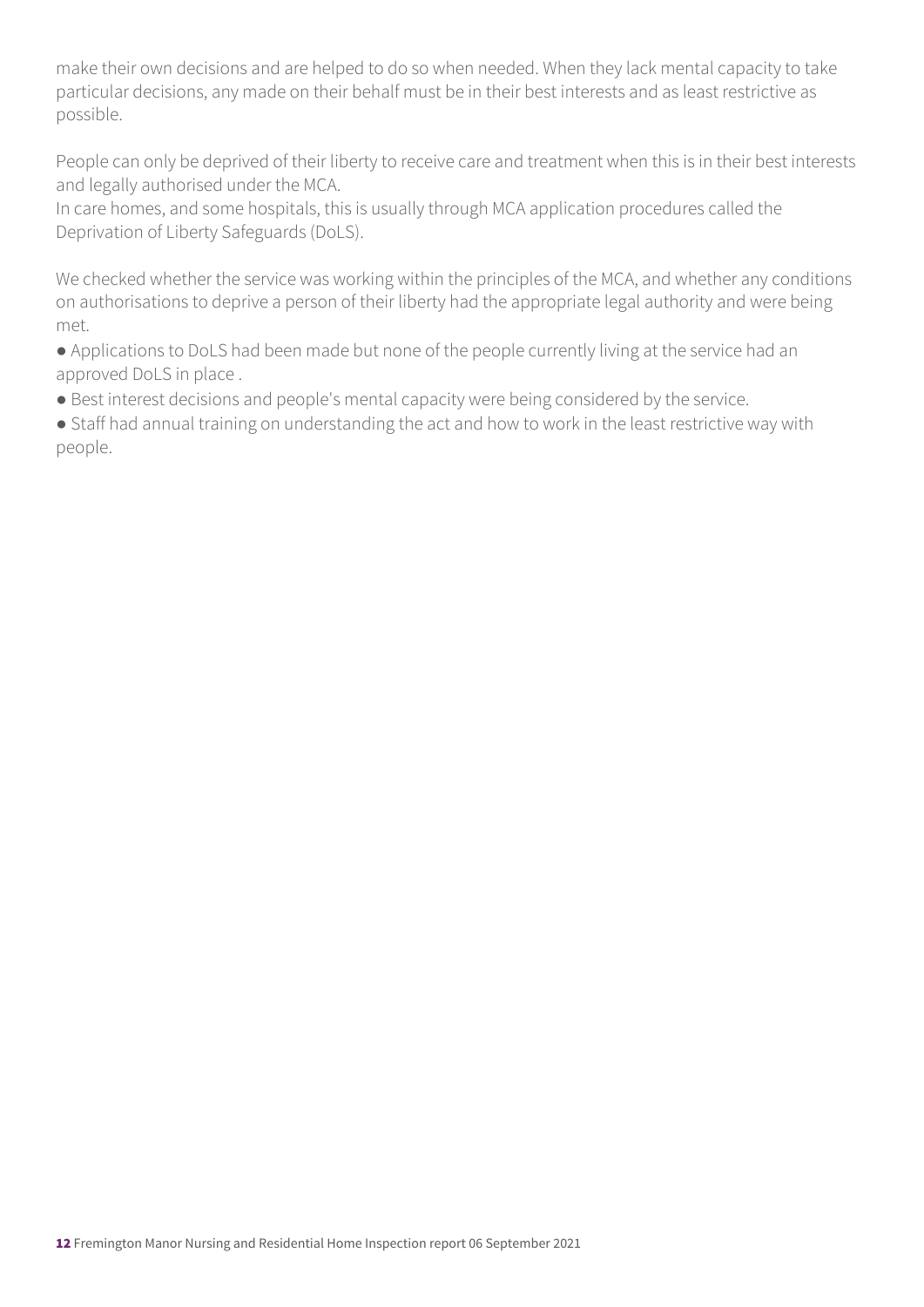### Is the service caring?

### Our findings

Caring – this means we looked for evidence that the service involved people and treated them with compassion, kindness, dignity and respect.

This is the first inspection for this newly registered service. This key question has been rated good. This meant people were supported and treated with dignity and respect; and involved as partners in their care.

Respecting and promoting people's privacy, dignity and independence; Ensuring people are well treated and supported; respecting equality and diversity

• On the first day of the inspection we heard how people's dignity may not have always been fully respected due to the shortages of staffing. For example, one person said they had rung the bell three times the previous evening and no one came so they had gone to bed without being assisted to put on their nightwear. We checked the call bell monitoring records and did not see the person had rung the bell three times. They had rung once, and it had been responded to. Nevertheless, they felt their dignity had been compromised. When we fed this back to the management team, they were surprised as this person would have had checks throughout the night. They said they would agree an action to check after supper each night whether this person was ready to retire and assist them with their night wear.

● We heard other examples of where people had needed to wait long periods for their call bell to be answered. This had resulted in a several people not being assisted in a timely way. This was due to the shortage of staff to cover shifts and was not the normal culture and way of working within the home. One person said, "It's not that they don't care, but staff have been run off their feet, they are down on numbers, but they are still very caring."

● Relatives said their family members were treated with kindness and respect. One relative said, "The whole reason I chose this home was the very caring nature of the staff."

● We have already highlighted in the safe section the proactive measures the service had put in place to increase staffing and to monitor how well people's needs were being met. This extended to ensuring their dignity and respect was being upheld. For example, if a door was being left open but the person was in bed in an area where people passed by, screens were put in place.

● People's diverse needs and wishes were being explored and included within the new electronic care planning system. Staff knew people's needs and their individual wishes were respected.

● Equality was being considered within the development of the service. For example, making sure there were quiet areas for people's prayer and contemplation, having access to more kitchen facilities and ensuring people's faith and sexual orientation was considered in planning their care and support.

Supporting people to express their views and be involved in making decisions about their care

● People were being supported where possible to make their views about their care and support needs be included in the review of their plans.

● People had regular opportunities to speak with the management team both one to one and in meetings. Resident meetings had not occurred for some time due to the COVID-19 pandemic, but people's views were still being sought in other ways, such as keyworker one to one time and provider surveys.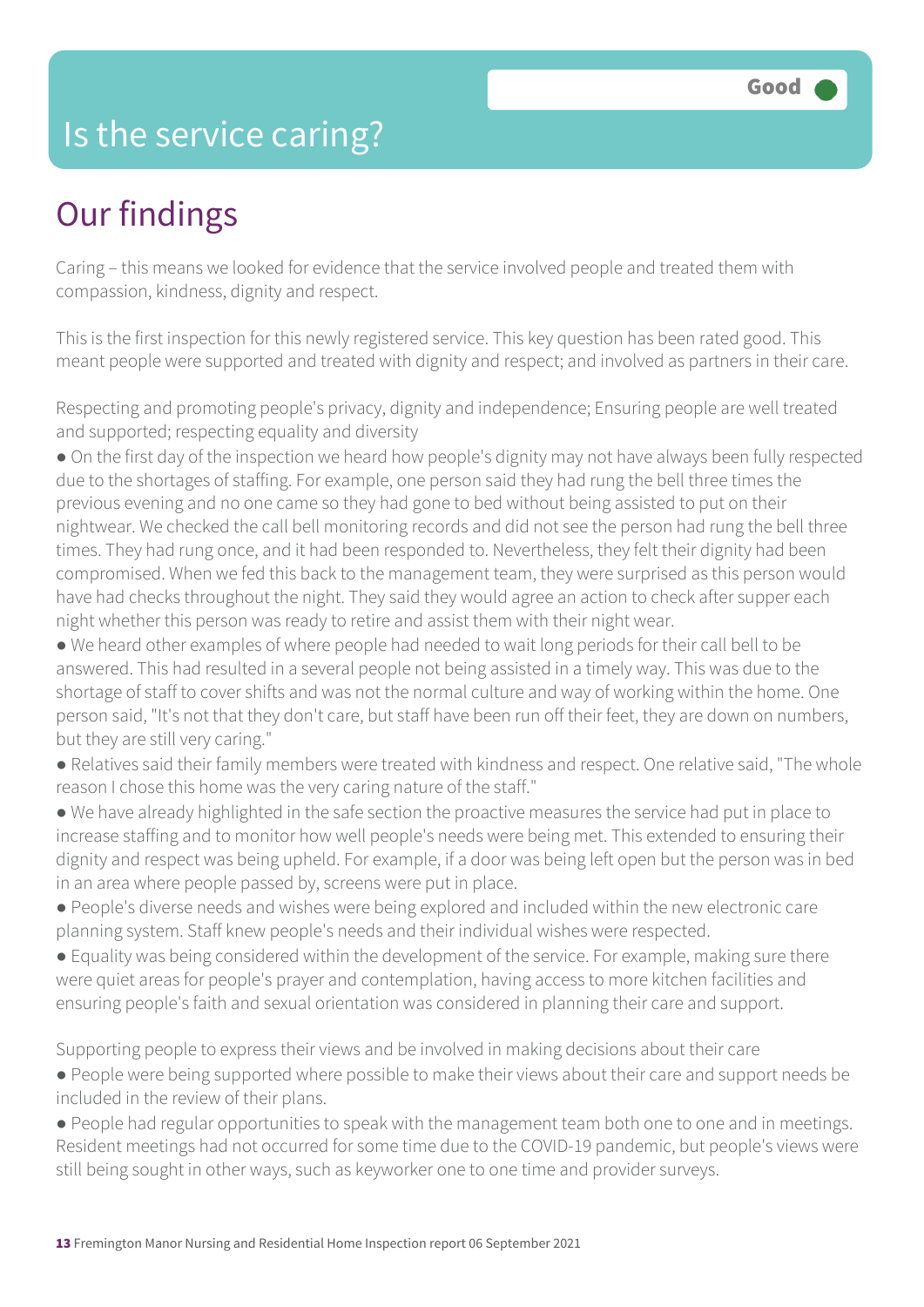### Is the service responsive?

# Our findings

Responsive – this means we looked for evidence that the service met people's needs.

This is the first inspection for this newly registered service. This key question has been rated good. This meant people's needs were met through good organisation and delivery.

Planning personalised care to ensure people have choice and control and to meet their needs and preferences

● With the introduction of electronic care plans, which contained more detailed information, plans were being updated to be much more personalised and included people's needs, wishes, preferred routines and how they should be supported to have maximum choice. For example, directing staff to ensure choice was offered every day in decisions such as what a person wanted to wear, what time they wished to get up and retire and where they wished to spend their time.

● People said they were able to make their own choices throughout the day and staff knew and supported their preferences. For example, one person said, "I need to stay near a toilet at all times, not doing this makes me very anxious. Staff know this and help me with ensuring my meals are served in my room. If I do need to go out, staff wheel me in a wheelchair as I can't walk very far anymore."

Meeting people's communication needs

Since 2016 onwards all organisations that provide publicly funded adult social care are legally required to follow the Accessible Information Standard (AIS). The standard was introduced to make sure people are given information in a way they can understand. The standard applies to all people with a disability, impairment or sensory loss and in some circumstances to their carers.

● Peoples' plans included whether they needed support or equipment due to sensory impairment such as being hard of hearing or needing glasses to support better eyesight.

Supporting people to develop and maintain relationships to avoid social isolation; support to follow interests and to take part in activities that are socially and culturally relevant to them

- During the COVID-19 pandemic there had been periods of time that people had to remain isolated to prevent the spread of COVID-19. Activities had been risk assessed and for some time group sessions had stopped due to not being able to maintain social distancing. Some people told us they missed group activities such as skittles and music and movement.
- The operations manager explained they had included in their service improvement plan the need to revamp and update activities. They had met with the two activity leads and agreed a space for them to have specific sessions such as arts and crafts in one of the lounges. Unfortunately, due to a further COVID-19 outbreak this had been put on hold. Prior to COVID-19 the service had a full range of activities and outings to suit people's wishes and interests.
- One person told us they had been on an outing the day before, organised by the home. They had gone to the seaside and had ice cream which they said they enjoyed "immensely"
- Plans were being developed to reintroduce a whole range of activities once the service was out of lockdown. In the interim one to one activities were being offered with people in their rooms.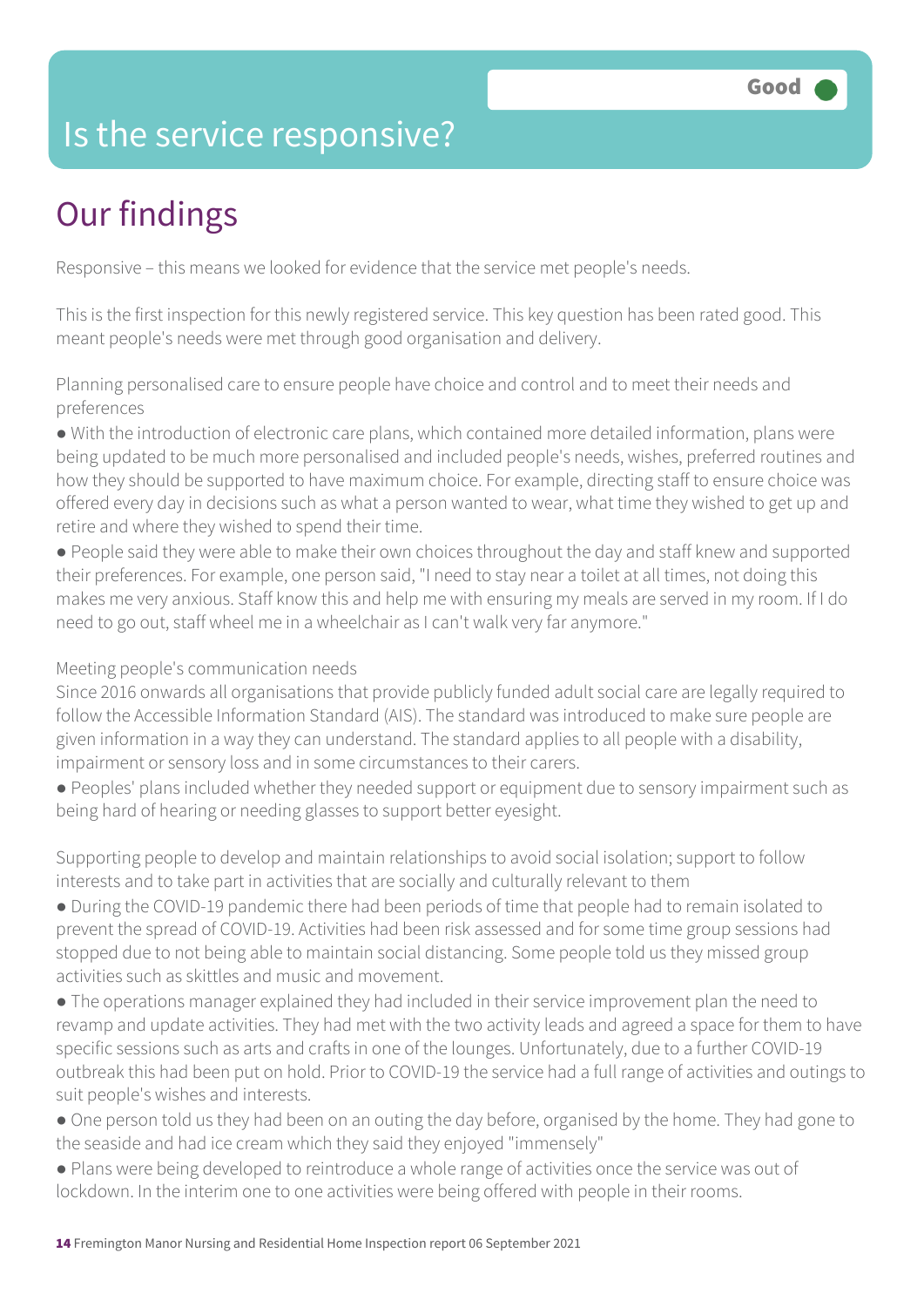Improving care quality in response to complaints or concerns

- Complaints and concerns were taken seriously and a full response in writing was given to people to show what had been investigated and if any actions had been taken to resolve issues. For example, complaints about the menu choices were discussed with the chef and alternatives offered where possible.
- The provider sought to gain people's views and opinions with surveys, walk arounds and talking one to one and having suggestion boxes.
- Relatives confirmed their views and the views of their loved ones were considered. One relative said they were anxious their family member may not be eating as well due to them not being able to visit as much. This was fed back to the interim manager who contacted the family straight away to reassure and discuss their concerns and look at how they could improve the person's appetite.

#### End of life care and support

- Fremington Manor had a good local reputation for being supportive and responsive to people who were end of life.
- Where known, people's end of life wishes was recorded and followed.
- Staff had detailed training in end of life care and prided themselves on being supportive to both the person and their family. Families were supported to visit whenever they wanted, including being supported safely through the COVID-19 pandemic, as the service recognised the importance of being able to say goodbye.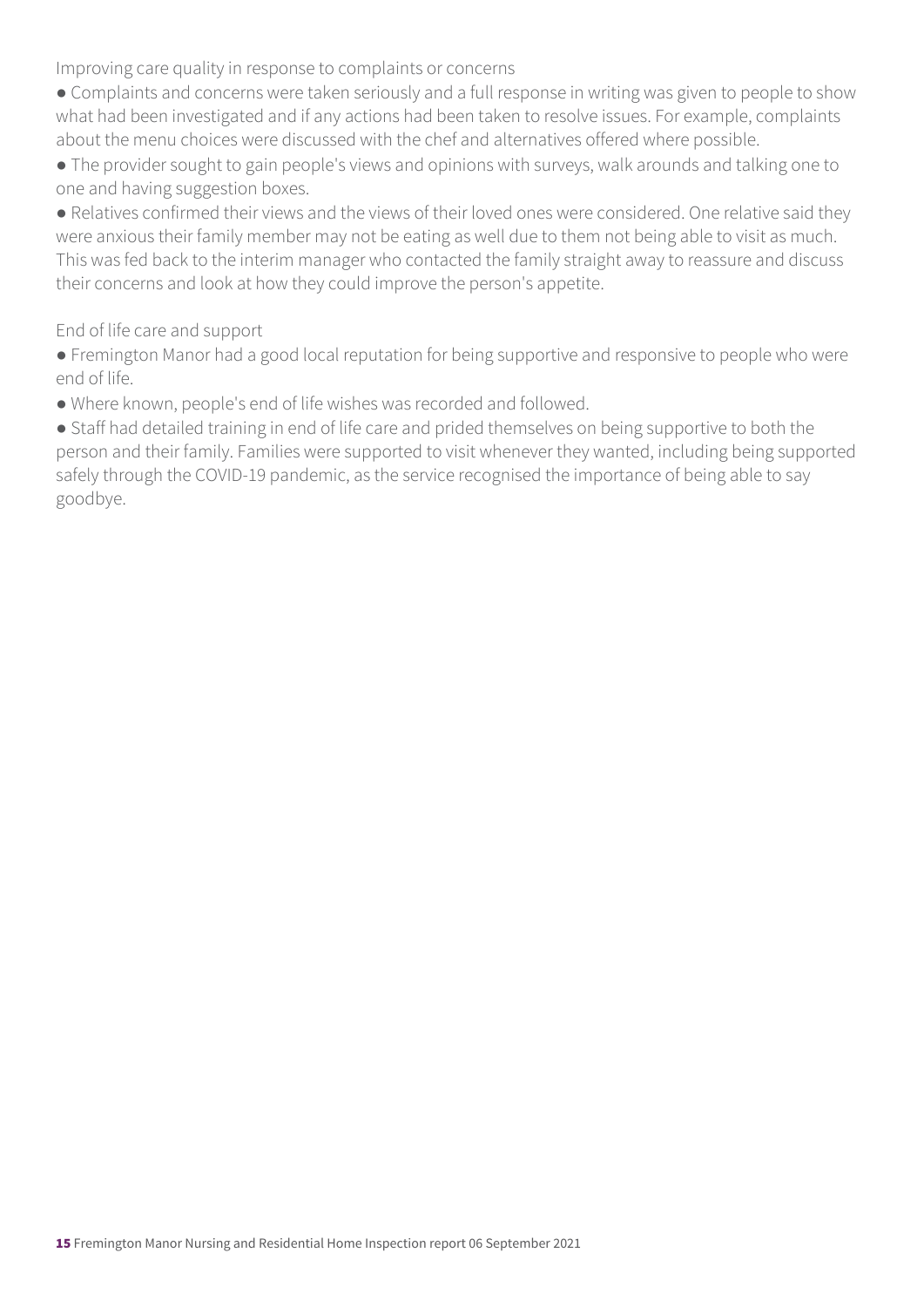### Is the service well-led?

# Our findings

Well-led – this means we looked for evidence that service leadership, management and governance assured high-quality, person-centred care; supported learning and innovation; and promoted an open, fair culture.

This is the first inspection for this newly registered service. This key question has been rated good. This meant the service was consistently managed and well-led. Leaders and the culture they created promoted high-quality, person-centred care.

Promoting a positive culture that is person-centred, open, inclusive and empowering, which achieves good outcomes for people

- The provider's ethos was about ensuring people were empowered and services were fully inclusive. This was demonstrated by the investment in ensuring the service improvement plan included the views of staff and people who lived at the service.
- People said their views were listened to. One person said, "We used to have regular meetings, but the [COVID-19] virus has stopped all that. Matron checks if we need anything."
- Relatives were positive about how the service worked to provide a person-centred approach to the delivery of care and support.
- Staff said there was an inclusive culture and their views were being listened to.
- Professionals said the service did promote good outcomes for people. One healthcare professional said, "The staff team work closely with us to monitor people's specific conditions."
- The management team were very open and honest throughout the inspection process. They had been struggling with staffing numbers but had been proactive in finding solutions to this so impacts for people were minimised.

How the provider understands and acts on the duty of candour, which is their legal responsibility to be open and honest with people when something goes wrong

- The provider understood their responsibilities in respect of duty of candour. Policies and systems were in place to guide staff about what to do if things went wrong.
- Relatives expressed a high level of satisfaction with the open and transparent discussions they had had with senior staff about for example, falls, deteriorating health and end of life care. One relative said, "They are up front with us as a family, we know (name of person) can be difficult at times, but the staff do their best."

Managers and staff being clear about their roles, and understanding quality performance, risks and regulatory requirements

- There was no registered manager in post at the time of the inspection. The deputy manager was acting as interim manager and the provider had also worked with a recruitment agency to find an interim manager to support the service. The previous registered manager had recently left, and the interim arrangements seemed to be working well.
- There were clear roles for each staff within the management team. The operations manager had been visiting weekly since the departure of the registered manager to support staff.